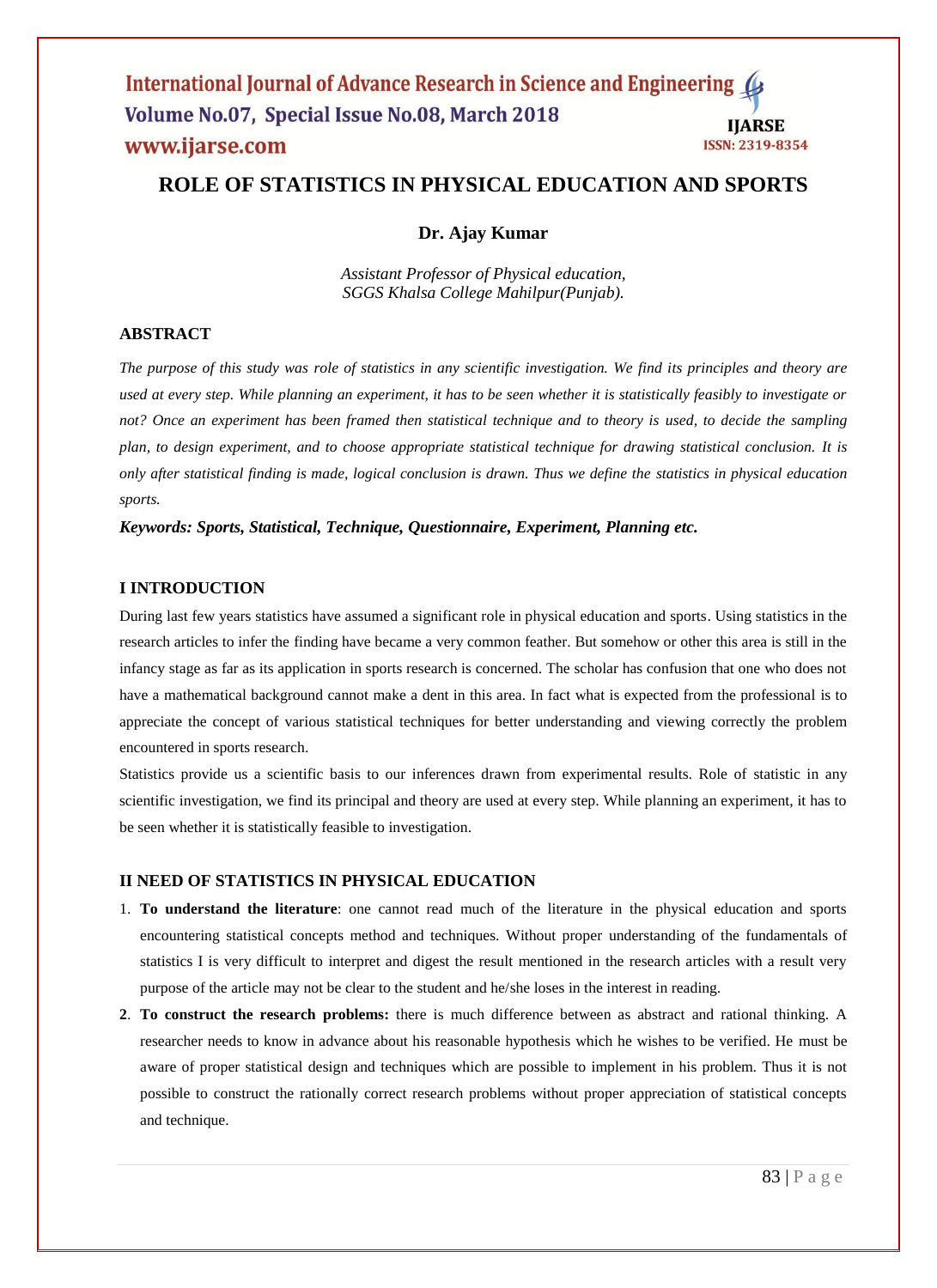#### International Journal of Advance Research in Science and Engineering Volume No.07, Special Issue No.08, March 2018 **IJARSE** www.ijarse.com **ISSN: 2319-8354**

- **3**. **To develop scientific temper:** Statistical is essential part of any profession and training programme so is true in case of physical education too in order to help the students to think rationally about any situation. During the match a player's decision for any move is purely based upon his scientific thinking. Infact a coach visualises the training schedule of his trainee based upon his decision derived from his previous experience. All this is possible only if one observes any fact accurate as per the scientific arguments.
- **4**. **To asses the faithfulness of research findings and to contradict the unjustifiable claims**: Several researchers publicly announce their finding based their research work. In order to assess the faithfulness of their statement one can read their research report. But to prove the conformity between their statements and the actual fact one should be able to understand the statistical techniques used the actual report for drawing conclusion. Many companies make a claim about their product by using research finding of the scientists. These claims may be tested by conducting an experiment under the required condition and analysing the data. For example if a fitness lab announces that his oral tablets reduce 10 kg. Weight in 15 days, this claims may be tested by actually conducting the experiment. Normally in making such claims companies hide various other facts which are required to justify their claims, for instance, they may not reveal for which age group and weight group the finding is true. Thus, knowledge of designing an experiment and various statistical techniques are essential to write off the unjustifiable claims.
- **5**. **To develop the indices on various characteristics and performance**: In order to assess and academic excellence of a student, his performance in the examination is used as an index. Similarly, to assess the general fitness of a college student an index is required. Although several authors have suggested ways and means to find an index to measure various characteristics of an individual and for the measurement o performance on different events in sports. But it requires lot of statistical concepts to future improve the quality of such indices.
- **6**. **To develop norms on various traits:** Performance on any trait like sit-ups, pull-ups and push-ups etc. need to be converted into a score by using a scale ranging from 0 to 100, to motivate a student. Conversion of such performance is known as norms. Such norms are easily understood by a common man can be used in the admission procedure of the students in schools and colleges.
- **7**. **To conduct research:** statistical concepts and techniques are important in designing an experiments in drawing a representative sample, in administering the test and in choosing the correct statistical test for conducting research and interpreting the results. Thus it is extremely important to have an appropriate knowledge of statistical concepts, methods and technique to conduct a research in an accurate manner for drawing the result reliable conclusions.

### **III CONCLUSIONS**

## **The results of the study are concluded as follows:**

This study was an effort in similar way to find out every academic discipline has different nature of research requirement therefore physical education too also demands a separate attention from statistical point of view. Looking to the challenge in solving various problems, vast scope of application of statistics in physical education and sports, demands a development of full-fledged discipline as sports statistics.